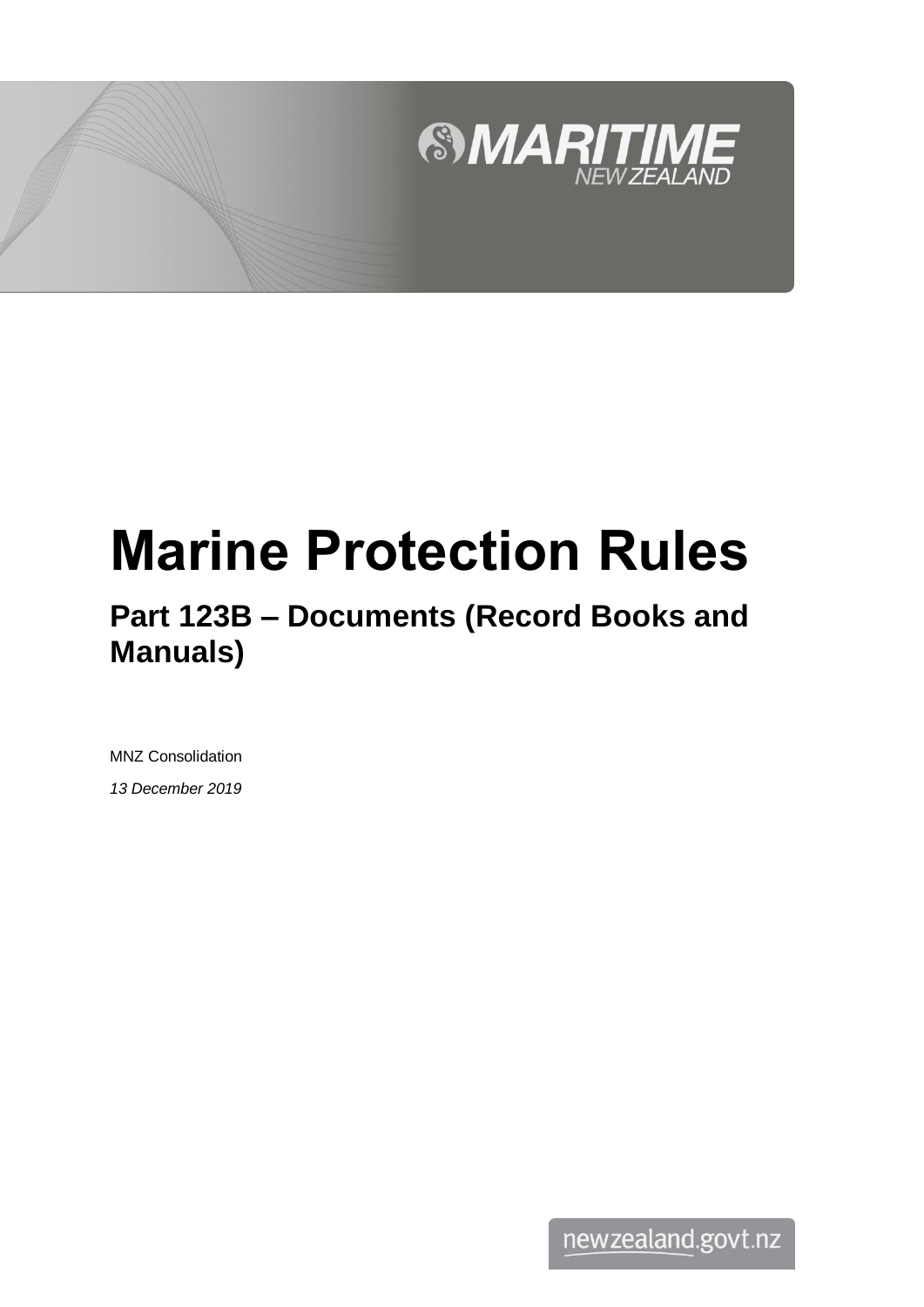ISBN 978-1-99-001603-5

Published by Maritime New Zealand, PO Box 25620, Wellington 6140, New Zealand

Maritime New Zealand Copyright 2019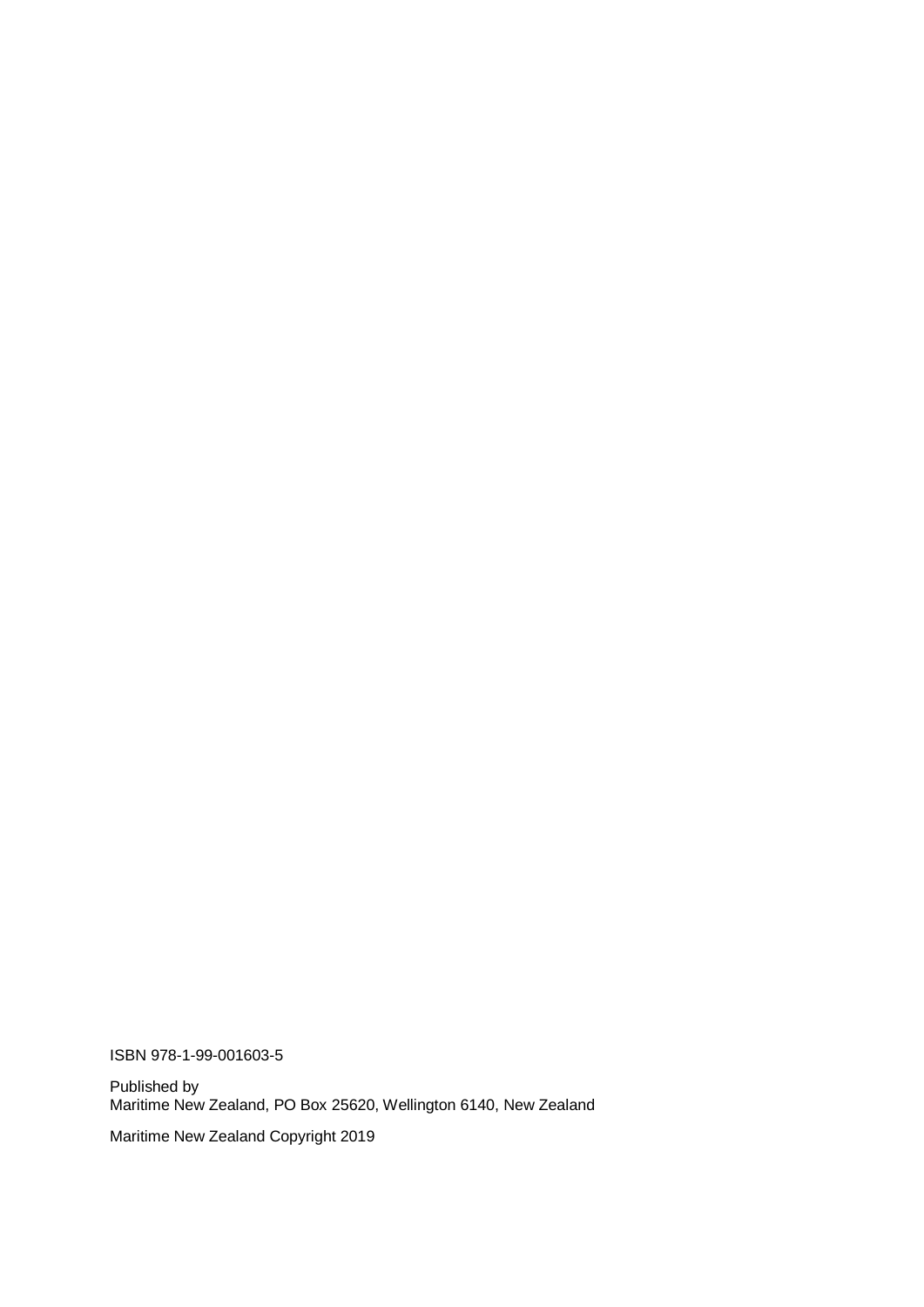### **Part objective**

The technical standards contained in the International Convention for the Prevention of Pollution from Ships 1973/78 (MARPOL), are being incorporated into New Zealand law by means of marine protection rules. These rules enable New Zealand to be a party to the Convention.

Specifically, Regulations 13A, 13B, 15, and 20 of Annex I of MARPOL are given effect by Part 123B. They contain requirements for the standardised recording of shipboard operations involving oil or oily mixtures and their discharge and escape, and the provision of shipboard manuals to guide crew involved in operations involving oil or oily mixtures and dedicated clean ballast tanks.

Part 123B applies the MARPOL oil record book requirements to New Zealand oil tankers of 150 tons gross tonnage or more, to ships other than oil tankers of 150 tons gross tonnage or more that carry oil in bulk of an aggregate capacity of 200 cubic metres or more, to other New Zealand tankers which discharge oil or oily mixtures and to New Zealand ships of 400 tons gross tonnage or more. Warships and other ships of the New Zealand Defence Force of the same tonnages are also covered by the Part. Foreign ships visiting New Zealand will be required to meet the same MARPOL standards.

Smaller New Zealand and foreign oil tankers of 150 tons gross tonnage are required by Part 123B to have oil record books if they retain oil on board and discharge contaminated washings at reception facilities.

The Part also contains the requirements for certain oil tankers to have operations and equipment manuals on board approved by the Director or by the ship's flag state.

The basis for Part 123B is found in sections 386 and 388 of the Maritime Transport Act 1994.

Marine protection rules are disallowable instruments under the Legislation Act 2012. Under that Act, the rules are required to be tabled in the House of Representatives. The House of Representatives may, by resolution, disallow any rules. The Regulations Review Committee is the select committee responsible for considering rules under that Act.

#### **Disclaimer:**

This document is the current consolidated version of Marine Protection Rules Part 123B produced by Maritime New Zealand, and serves as a reference only. It has been compiled from the official rules that have been signed into law by the Minister of Transport. Copies of the official rule and amendments as signed by the Minister of Transport may be downloaded from the Maritime New Zealand website. [www.maritimenz.govt.nz](http://www.maritimenz.govt.nz/)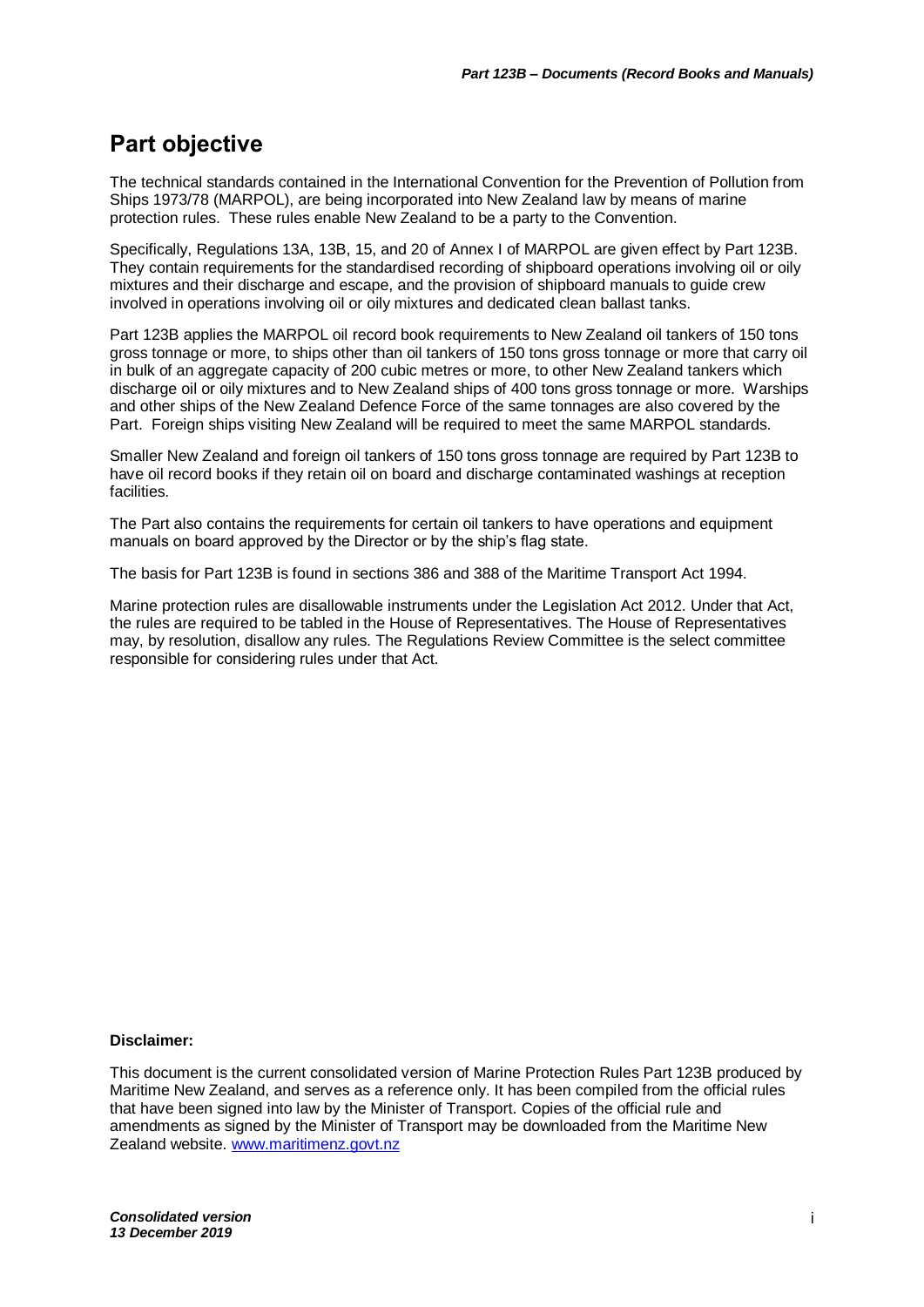## **History of Part 123B**

Part 123B first came into force on 20 August 1998 and now incorporates the following amendments:

| <b>Amendment</b> | <b>Effective Date</b> |
|------------------|-----------------------|
| Amendment 1      | 4 August 2008         |
| Amendment 2      | Multiple              |
| Amendment 3      | 1 January 2015        |
| Amendment 4      | 1 April 2015          |
| Amendment 5      | 1 February 2018       |
| Amendment 6      | 13 December 2019      |

#### **Summary of Amendments**

| <b>Amendment 1</b><br>Marine Protection Amendment Rules - Marpol Annex 1                                  | 123B.16(1)(a), 123B.16(3)(b),<br>123B.17(1)(a), 123B17(1)(b),<br>123B.17(3)(b), 123B.17(3)(c),<br>123B.18(1)(a), 123B.18(3)(b),<br>123B.19(b)(i), 123B.20(b)(i),<br>123B.20(b)(ii), 123B.21(2)(b)(i),<br>Appendix 1, Appendix 2                                |
|-----------------------------------------------------------------------------------------------------------|----------------------------------------------------------------------------------------------------------------------------------------------------------------------------------------------------------------------------------------------------------------|
| <b>Amendment 2</b>                                                                                        |                                                                                                                                                                                                                                                                |
| <b>Marine Protection Various Amendments 2010</b>                                                          | 1 October 2010:<br>123B.8(1)(b), 123B.9(2), 123B.15(4),<br>123B.16, 123B.19, 123B.21<br>1 January 2011:<br>123B.2, 123B.3, 123B.4, 123B.5,<br>123B.7, 123B.9, 123B.10.<br>Appendices - revoked                                                                 |
| <b>Amendment 3</b>                                                                                        |                                                                                                                                                                                                                                                                |
| <b>Marine Protection Rules Various Amendments 2014</b>                                                    | $123B.16(1)(a)$ , $123B.16(1)(b)$ ,<br>123B.16(3)(b), 123B.16(3)(c),<br>123B.17(1)(a), 123B.17(1)(b),<br>123B.17(3)(b), 123B.17(3)(c),<br>123B.18(1)(a), 123B.18(3)(b),<br>123B.19(b(i), 123B.19(b)(ii),<br>123B.20(b)(i), 123B.20(b)(ii),<br>123B.21(2)(b)(i) |
| <b>Amendment 4</b>                                                                                        |                                                                                                                                                                                                                                                                |
| <b>Marine Protection Rules Various Amendments 2015</b>                                                    | Part Heading, Part Objective                                                                                                                                                                                                                                   |
| <b>Amendment 5</b><br>Marine Protection Rules Various Amendments [Changes<br>Related to Conventions] 2017 | 123B.2, 123B.5, 123B.11, 123B.16,<br>123.17, 123B.18                                                                                                                                                                                                           |
| <b>Amendment 6</b>                                                                                        |                                                                                                                                                                                                                                                                |
| Marine Protection Rules Various Amendments 2019                                                           | Part Objective                                                                                                                                                                                                                                                 |
|                                                                                                           |                                                                                                                                                                                                                                                                |

All signed rules can be found on our website: <https://www.maritimenz.govt.nz/Rules/>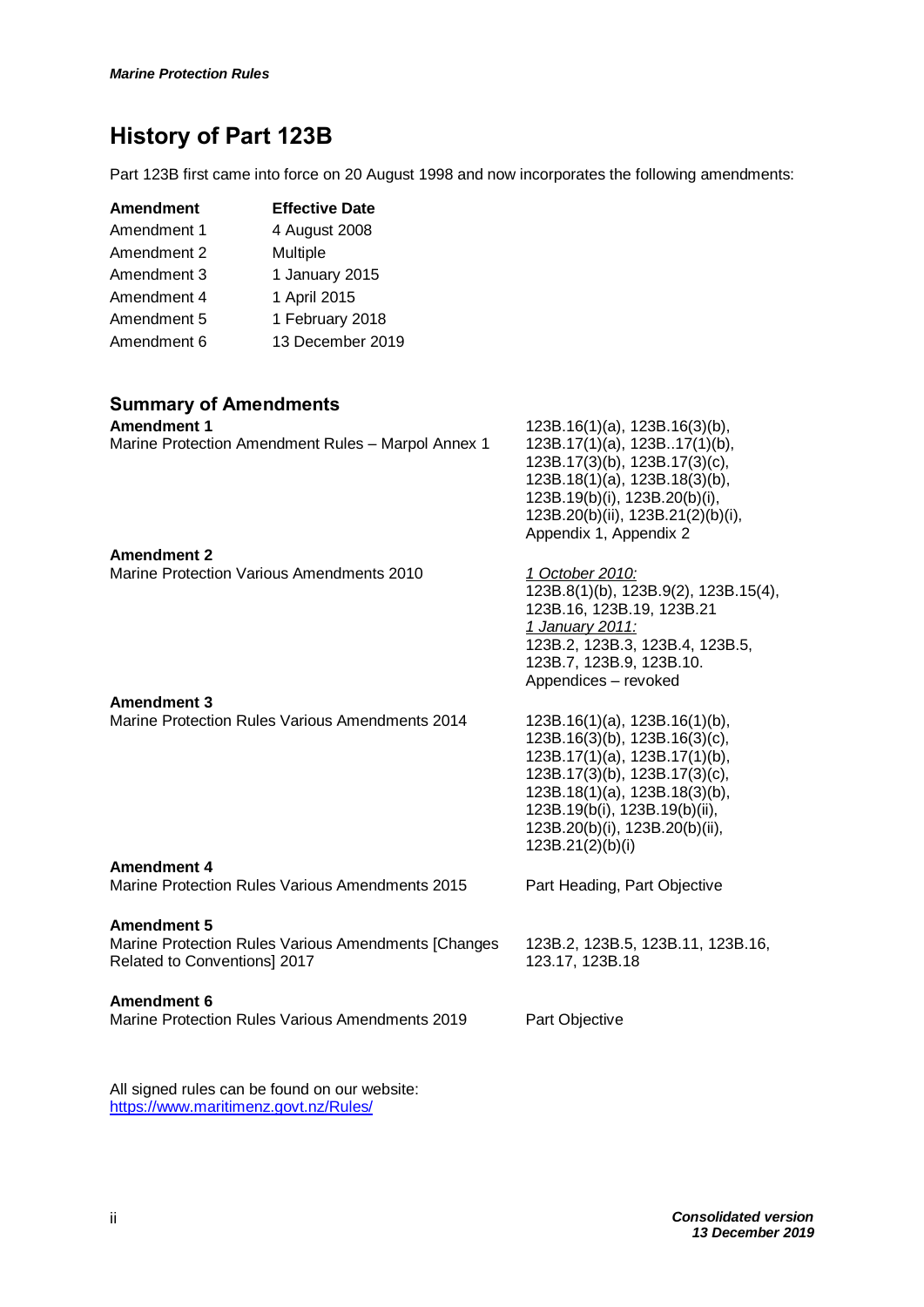#### **Contents**

| General           |                                                                      |             |
|-------------------|----------------------------------------------------------------------|-------------|
| 123B.1            | Entry into force                                                     | 1           |
| 123B.2            | Definitions                                                          | $\mathbf 1$ |
|                   | Oil Record Books - New Zealand ships                                 |             |
|                   | 123B.3 Application and compliance dates                              | 3           |
| 123B.4            | Requirement to carry Oil Record Book(s)                              | 3           |
| 123B.5            | Entries in Oil Record Book(s)                                        | 3           |
|                   | Oil Record Book - foreign ships                                      |             |
| 123B.6            | Application                                                          | 4           |
|                   | 123B.7 Requirement to carry Oil Record Book(s)                       | 5           |
|                   | 123B.8 Entries in Oil Record Book(s)                                 | 5           |
|                   | Oil Record Book - small New Zealand oil tankers                      |             |
|                   | 123B.9 Application and compliance dates                              | 6           |
|                   | 123B.10 Requirement to carry Oil Record Book                         | 6           |
|                   | 123B.11 Entries in Oil Record Book                                   | 6           |
|                   | Oil Record Book - small foreign oil tankers                          |             |
|                   | 123B.12 Application                                                  | 7           |
|                   | 123B.13 Requirement to carry Oil Record Book                         | 7           |
|                   | 123B.14 Entries in Oil Record Book                                   | 8           |
|                   | <b>Manuals - New Zealand ships</b>                                   |             |
|                   | 123B.15 Application and compliance dates                             | 8           |
|                   | 123B.16 Operation manual - dedicated clean ballast tanks             | 9           |
|                   | 123B.17 Operations and equipment manual - crude oil washing          | 10          |
|                   | 123B.18 Operations manual - oil discharge and monitoring             | 11          |
|                   | <b>Manuals - Foreign ships</b>                                       |             |
|                   | 123B.19 Operation manual - dedicated clean ballast tanks             | 11          |
|                   | 123B.20 Operations and equipment manual - crude oil washing          | 12          |
|                   | 123B.21 Operations manual - oil discharge and monitoring             | 12          |
| <b>Appendices</b> |                                                                      |             |
| Appendix 1        | Oil Record Book - machinery space operations (all ships) (revoked)   | 13          |
| Appendix 2        | Oil Record Book - cargo/ballast operations (oil tankers) (revoked)   | 13          |
| Appendix 3        | Oil Record Book - machinery space/cargo/ballast operations (revoked) | 13          |
|                   | (Oil tankers less than 150 tons gross tonnage)                       |             |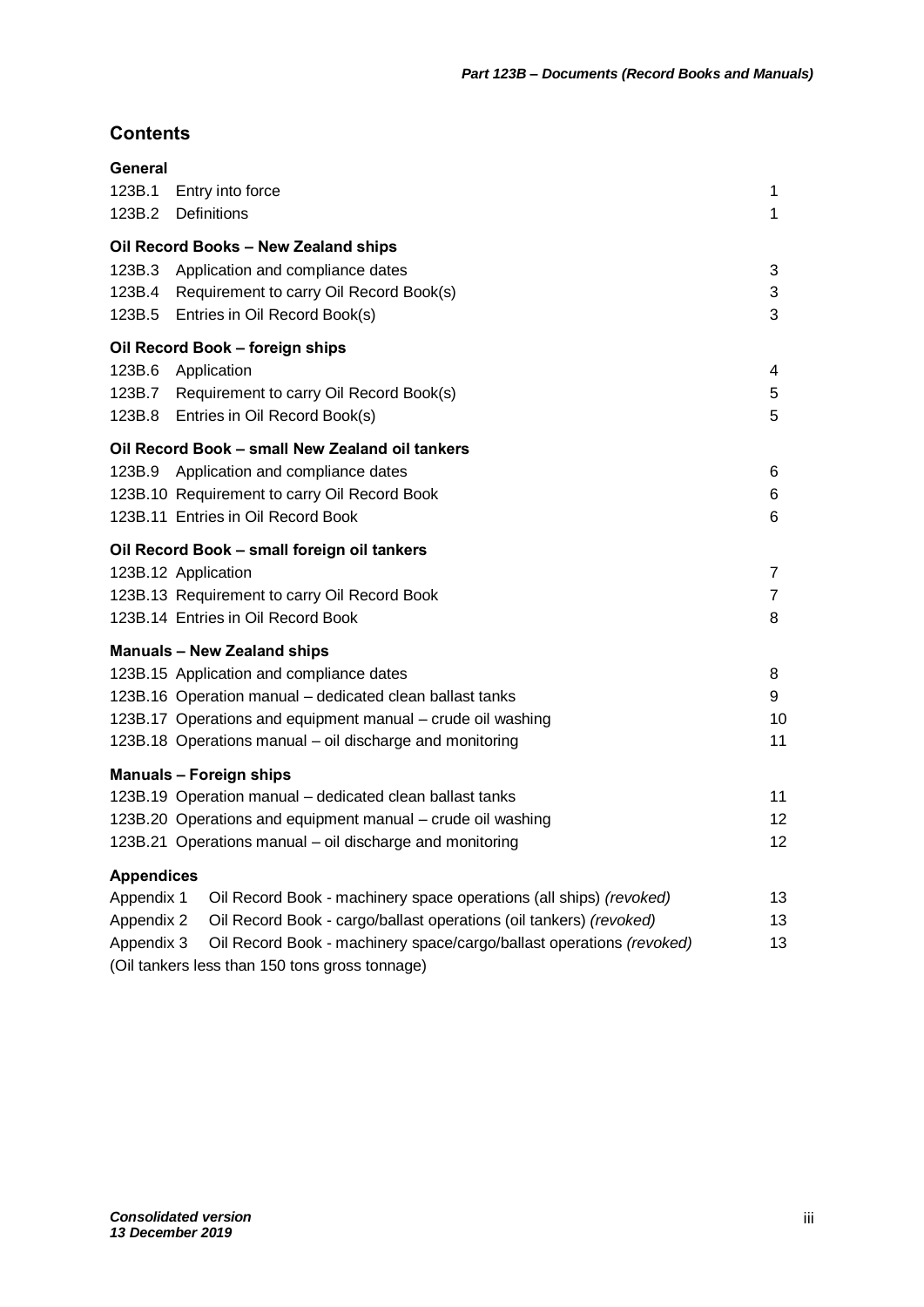#### **General**

#### **123B.1 Entry into Force**

Part 123B shall come into force on the 28th day after the date of its notification in the *Gazette*.

#### **123B.2 Definitions**

In Part 123B—

**Act** means the Maritime Transport Act 1994:

**Administration** means the Government of the state under whose authority a ship is operating or the Government of the state whose flag the ship is entitled to fly:

**Antarctic area** means the sea area south of latitude 60ºS:

**Arctic waters** means those waters which are located north of a line from the latitude 58º00΄.0 N and longitude 042º00΄.0 W to latitude 64º37΄.0 N, longitude 035º27΄.0 W and thence by a rhumb line to latitude 67º03΄.9 N, longitude 026º33΄.4 W and thence by a rhumb line to the latitude 70º49΄.56 N and longitude 008º59΄.61 W (Sørkapp, Jan Mayen) and by the southern shore of Jan Mayen to 73º31'.6 N and 019º01'.0 E by the Island of Bjørnøya, and thence by a great circle line to the latitude 68º38΄.29 N and longitude 043º23΄.08 E (Cap Kanin Nos) and hence by the northern shore of the Asian Continent eastward to the Bering Strait and thence from the Bering Strait westward to latitude 60º N as far as Il'pyrskiy and following the 60th North parallel eastward as far as and including Etolin Strait and thence by the northern shore of the North American continent as far south as latitude 60º N and thence eastward along parallel of latitude 60º N, to longitude 056º37΄.1 W and thence to the latitude 58º00΄.0 N, longitude 042º00΄.0 W:

**Combination carrier** means a ship designed to carry either oil or solid cargoes in bulk:

**Director** means the person who is for the time being the Director of Maritime Safety under section 439 of the Maritime Transport Act 1994:

**Foreign ship** means any ship that is not a New Zealand ship:

**MARPOL** means the International Convention for the Prevention of Pollution from Ships, 1973, as modified by the Protocol of 1978 relating thereto; and includes any subsequent protocol or amendment to, or revision of, that convention accepted or ratified by New Zealand:

**Master** means any person (except a pilot) having command or charge of any ship:

**New Zealand Defence Force** has the same meaning as the term "Defence Force" in section 2(1) of the Defence Act 1990:

#### **New Zealand jurisdiction** means—

- (a) the internal waters of New Zealand; and
- (b) the territorial sea of New Zealand; and
- (c) the exclusive economic zone of New Zealand; and
- (d) those waters under or about any ship or offshore installation constructed, erected, placed or used in, on, or above the continental shelf of New Zealand but beyond the outer limits of the exclusive economic zone of New Zealand in connection with the exploration of the continental shelf or the exploitation of its natural resources:

**New Zealand ship** means a ship that is registered under the Ship Registration Act 1992; and includes a ship that is not registered under that Act but is required or entitled to be registered under that Act: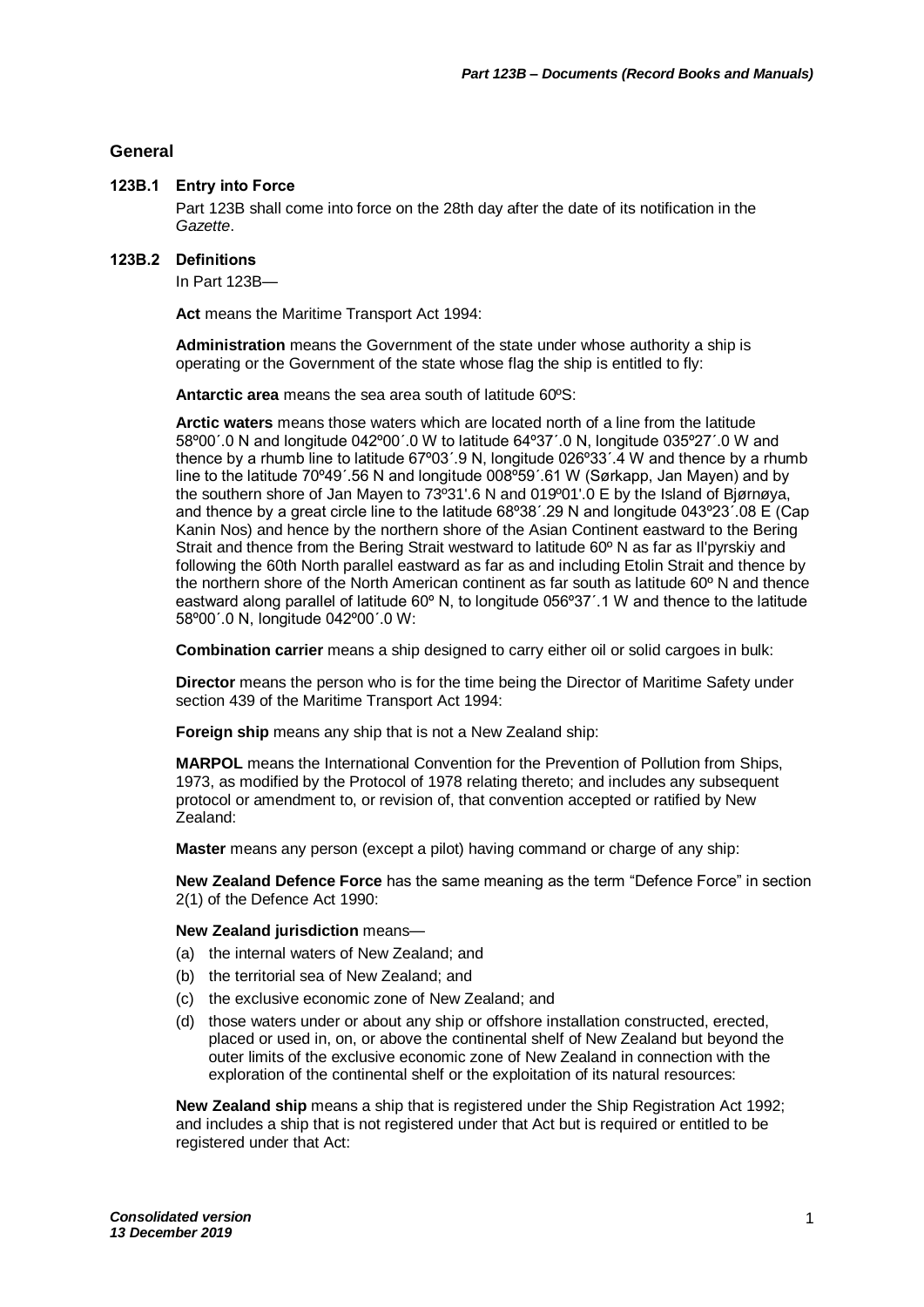**Offshore installation** or **installation** includes any artificial structure (including a floating structure other than a ship) used or intended to be used in or on, or anchored or attached to, the seabed for the purpose of the exploration for, or the exploitation or associated processing of, any mineral; but does not include a pipeline:

**Oil** for the purposes of the marine protection rules and section 222 of the Maritime Transport Act 1994 means petroleum in any form including crude oil, oil fuel, sludge, oil refuse, and refined products (other than petrochemicals that are subject to the provisions of Part 140). Without limiting the generality of the foregoing, "oil" includes the substances declared to be oil in the appendix to Part 120, and any oily mixture. "Oil" as defined here is a "harmful substance" for the purposes of section 225 of the Maritime Transport Act 1994:

#### **Oil Record Book** means—

- (a) for every New Zealand ship and every New Zealand Defence Force ship referred to in rule 123B.3, the Oil Record Book, Part I, "Machinery space operations" prescribed in MARPOL Annex I Appendix III, required under rule 123B.4(1); and in addition
- (b) for every New Zealand ship that is an oil tanker and every New Zealand Defence Force ship that is an oil tanker, referred to in rule 123B.3, the Oil Record Book, Part II, "Cargo/ballast operations" prescribed in MARPOL Annex I Appendix III, required under rule 123B.4(2); and
- (c) for every foreign ship referred to in rule 123B.6, the Oil Record Book, Part I, "Machinery space operations" prescribed in MARPOL Annex I Appendix III, required under rule 123B.7(1); and in addition
- (d) for every foreign ship that is an oil tanker referred to in rule 123B.6, the Oil Record Book, Part II, "Cargo/ballast operations" prescribed in MARPOL Annex I Appendix III required under rule 123B.7(2); and
- (e) for every New Zealand ship that is an oil tanker referred to in rule 123B.9, the oil record book required under rule 123B.10*;* and
- (f) for every foreign ship that is an oil tanker referred to in rule 123B.12, the oil record book required under rule 123B.13 and in a form required by the Administration of the flag state or other form recognised by the Director:

**Oil residue (sludge)** means the residual waste oil products generated during the normal operation of a ship such as those resulting from the purification of fuel or lubricating oil for main or auxiliary machinery, separated waste oil from oil filtering equipment, waste oil collected in drip trays, and waste hydraulic and lubricating oils:

**Oil tanker** means a ship constructed or adapted primarily to carry oil in bulk in its cargo spaces; and includes combination carriers and any "chemical tanker" as defined in rule 141.2 when it is carrying a cargo or part cargo of oil in bulk:

**Oily mixture** means a mixture with any oil content:

**Owner** in relation to any ship includes—

- (a) any person who is the legal or equitable owner, or both, of the ship; and
- (b) any person in possession of the ship; and includes any salvor in possession of the ship, and any servant or agent of any salvor in possession of the ship; and
- (c) any charterer, manager, or operator of the ship, or any other person (other than a pilot) responsible for the navigation or management of the ship:

**Polar Code** means the environment-related provisions in the Introduction, and all of Part II-A, of the International Code for Ships Operating in Polar Waters adopted by the International Maritime Organization:

**polar waters** means any of the following:

- (a) Arctic waters:
- (b) the Antarctic area: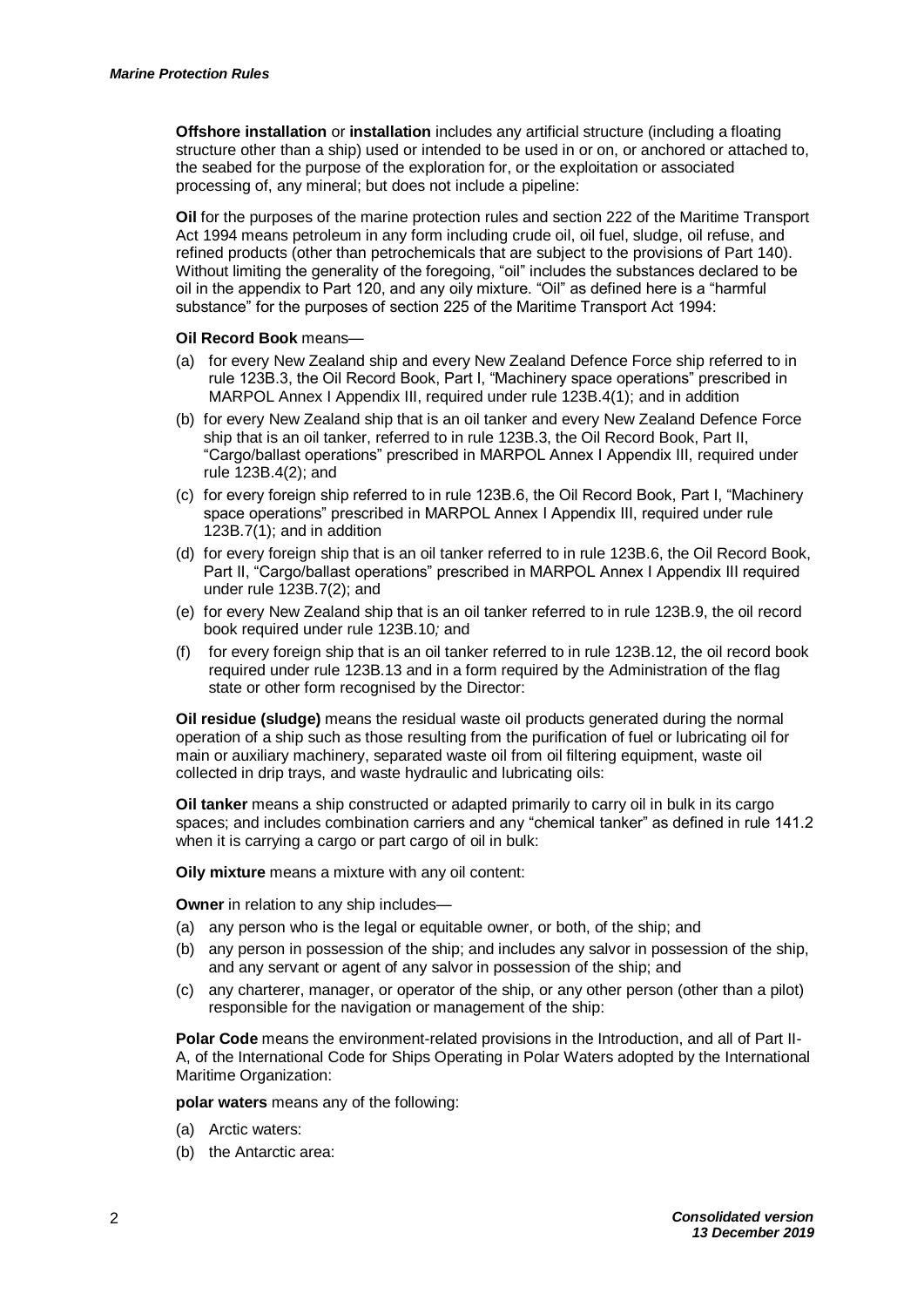Part means a group of rules made under the Maritime Transport Act 1994:

**Rules** includes maritime rules and marine protection rules.

#### **Oil Record Books – New Zealand ships**

#### **123B.3 Application and compliance dates**

- (1) Rules 123B.4 and 123B.5 apply to—
	- (a) every New Zealand ship that is an oil tanker of 150 tons gross tonnage or more; and
	- (b) every New Zealand ship, other than an oil tanker of 150 tons gross tonnage or more, fitted with cargo spaces which are constructed and utilised to carry oil in bulk of an aggregate capacity of 200 cubic metres or more; and
	- (c) every New Zealand ship that is an oil tanker of less than 150 tons gross tonnage which discharges oil or oily mixtures into the sea in compliance with the conditions specified in Part 120; and
	- (d) every New Zealand ship of 400 tons gross tonnage or more; and
	- (e) every warship and every other ship of the New Zealand Defence Force that is—
		- (i) an oil tanker of 150 tons gross tonnage or more; or
		- (ii) a ship, other than an oil tanker, of 150 tons gross tonnage or more fitted with cargo spaces which are constructed and utilised to carry oil in bulk of an aggregate capacity of 200 cubic metres or more; or
		- (iii) an oil tanker of less than 150 tons gross tonnage which discharges oil or oily mixtures into the sea in compliance with the conditions specified in Part 120; or
		- (iv) a ship of 400 tons gross tonnage or more.
- (2) Where a rule in Part 123B places an obligation on the master of any New Zealand ship, the same obligation will apply to the master of any warship or any other ship of the New Zealand Defence Force to which that rule applies.

#### **123B.4 Requirement to carry Oil Record Book(s)**

- (1) The owner and the master of any ship to which this rule applies must ensure that an Oil Record Book is carried on board the ship.
- (2) The owner and the master of—
	- (a) any oil tanker; or
	- (b) any ship, other than an oil tanker, fitted with cargo spaces which are constructed and utilised to carry oil in bulk of an aggregate capacity of 200 cubic metres or more;

to which this rule applies, must ensure that an Oil Record Book is carried on board the ship.

#### **123B.5 Entries in Oil Record Book(s)**

- (1) The owner and the master of any ship to which this rule applies must ensure that the appropriate Oil Record Book is completed in accordance with rule 123B.5(2), on a tank-totank basis if appropriate, whenever any of the following operations take place in the ship—
	- (a) for machinery space operations (all ships):
		- (i) ballasting or cleaning of oil fuel tanks:
		- (ii) discharge of dirty ballast or cleaning water from tanks referred to in rule  $123B.5(1)(a)(i)$ :
		- (iii) disposal of oil residue (sludge):
		- (iv) discharge overboard or disposal otherwise of bilge water which has accumulated in machinery spaces:
	- (b) for cargo/ballast operations (oil tankers and ships, other than oil tankers, fitted with cargo spaces which are constructed and utilised to carry oil in bulk of an aggregate capacity of 200 cubic metres or more):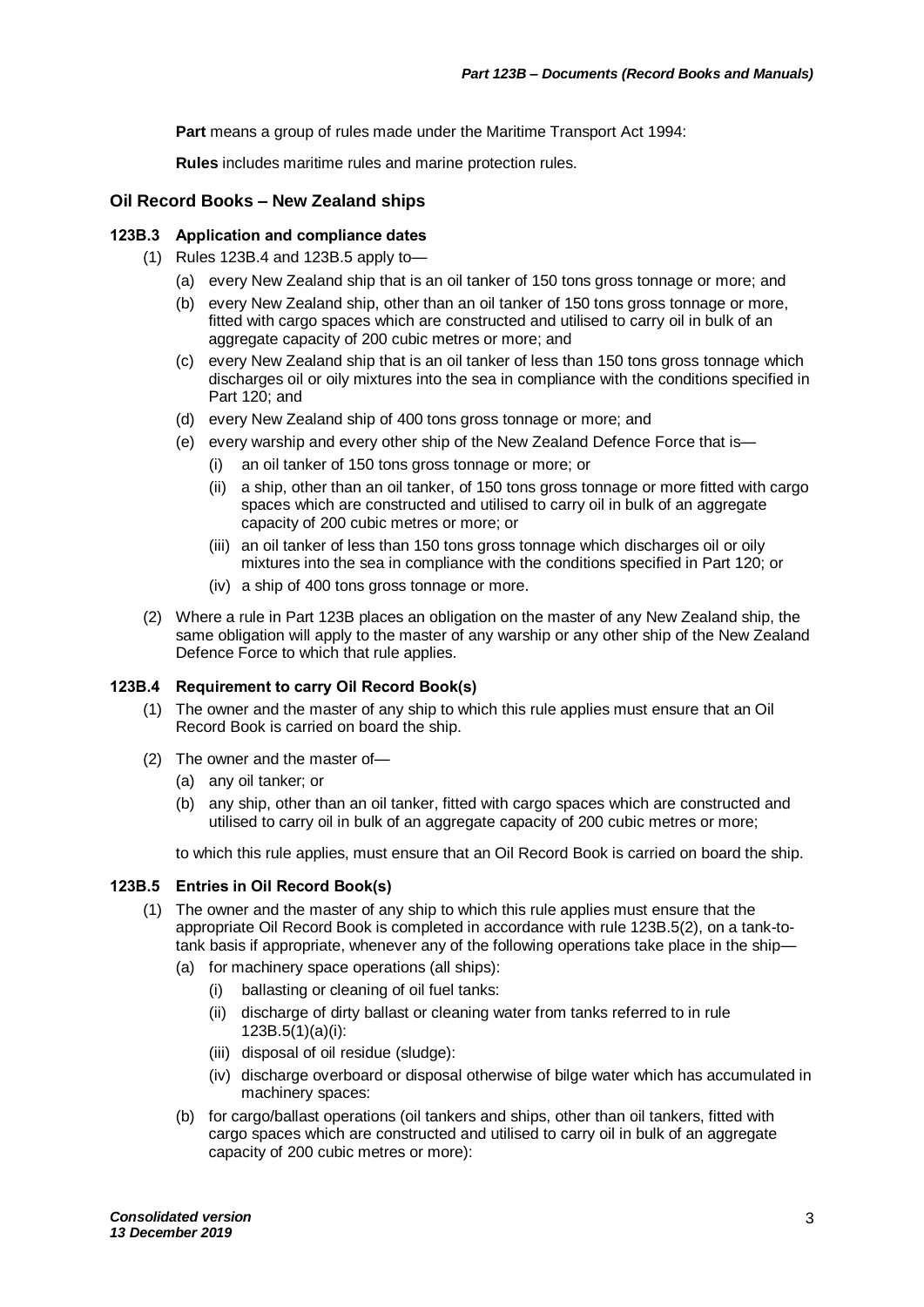- (i) loading of oil cargo:
- (ii) internal transfer of oil cargo during voyage:
- (iii) unloading of oil cargo:
- (iv) ballasting of cargo tanks and dedicated clean ballast tanks:
- (v) cleaning of cargo tanks including crude oil washing:
- (vi) discharge of ballast except from segregated ballast tanks:
- (vii) discharge of water from slop tanks:
- (viii) closing of all applicable valves or similar devices after slop tank discharge operations:
- (ix) closing of valves necessary to isolate dedicated clean ballast tanks from cargo and stripping lines after slop tank discharge operations:
- (x) disposal of oil residues (sludge).
- (2) For each operation described in rule 123B.5(1)—
	- (a) a full record must be entered in the Oil Record Book without delay; and
	- (b) the completed entry in the Oil Record Book must be signed by the officer(s) in charge of the operation; and
	- (c) if the ship is in polar waters, that operation in polar waters must be taken into account in the Oil Record Book in accordance with paragraph 1.1.4 of Chapter 1 of the Polar Code.
- (3) The master of any ship to which this rule applies must sign each page of the ship's Oil Record Book(s) once that page is complete.
- (4) The owner and the master of any ship to which this rule applies must ensure that a statement is made in the appropriate Oil Record Book of the circumstances of, and the reasons for—
	- (a) any discharge into the sea of oil for the purpose of securing the safety of a ship or saving life at sea; and
	- (b) any escape into the sea of oil resulting from damage to the ship or its equipment or resulting from any accidental or other exceptional occurrence; and
	- (c) any discharge into the sea of substances containing oil when being used for the purpose of combating specific pollution incidents; and
	- (d) any other accidental or exceptional discharge.
- (5) The owner and the master of any ship to which this rule applies must ensure that the Oil Record Book(s) is (are)—
	- (a) available for inspection by the Director and by authorised persons acting on behalf of a state party to MARPOL at all reasonable times; and
	- (b) kept on board the ship, except in the case of unmanned ships under tow.
- (6) Where the Director or an authorised person acting on behalf of a state party to MARPOL makes a copy of any entry in the Oil Record Book(s) of any ship to which this rule applies, the master of that ship must, when requested to do so, certify that the copy is a true copy of such entry where this is the case.
- (7) The Oil Record Book(s) required by rule 123B.4 must be preserved by the owner of the ship for three years after the last entry has been made.

#### **Oil Record Book – foreign ships**

#### **123B.6 Application**

Rules 123B.7 and 123B.8 apply to—

(a) every foreign ship that is an oil tanker of 150 tons gross tonnage or more that is within New Zealand jurisdiction; and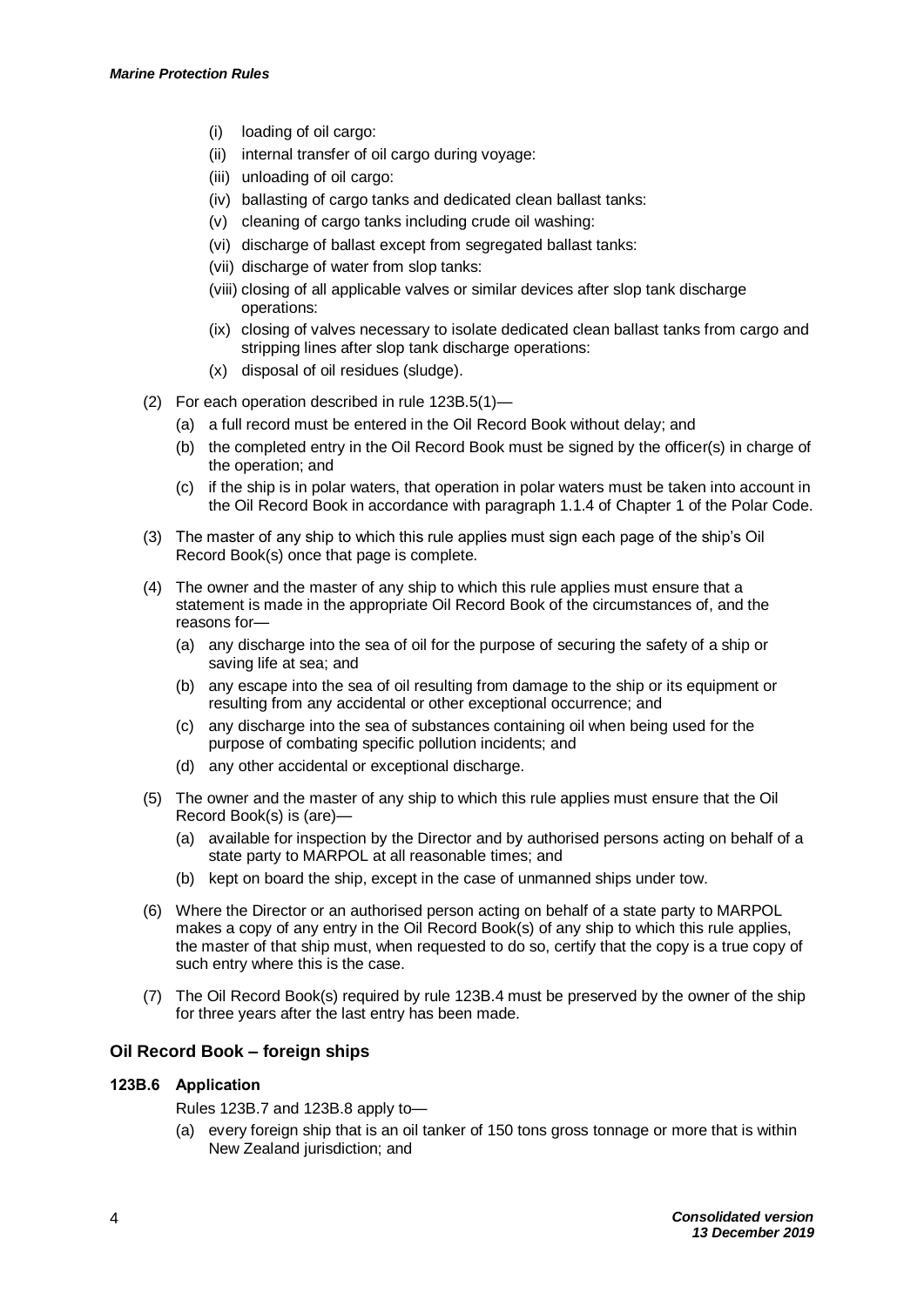- (b) every foreign ship, other than an oil tanker of 150 tons gross tonnage or more, fitted with cargo spaces which are constructed and utilised to carry oil in bulk of an aggregate capacity of 200 cubic metres or more that is within New Zealand jurisdiction; and
- (c) every foreign ship that is an oil tanker of less than 150 tons gross tonnage that is within New Zealand jurisdiction which discharges oil or oily mixtures into the sea in compliance with the conditions specified in Part 120; and
- (d) every foreign ship of 400 tons gross tonnage or more that is within New Zealand jurisdiction.

#### **123B.7 Requirement to carry Oil Record Book(s)**

- (1) The owner and the master of any ship to which this rule applies must ensure that an Oil Record Book is carried on board the ship.
- (2) The owner and the master of—
	- (a) any oil tanker; or
	- (b) any ship, other than an oil tanker, fitted with cargo spaces which are constructed and utilised to carry oil in bulk of an aggregate capacity of 200 cubic metres or more;

to which this rule applies, must ensure that an Oil Record Book is carried on board the ship.

#### **123B.8 Entries in Oil Record Book(s)**

- (1) The owner and the master of any ship to which this rule applies must ensure that the appropriate Oil Record Book is completed in accordance with rule 123B.8(2), on a tank-totank basis if appropriate, whenever any of the following operations take place in the ship—
	- (a) for machinery space operations (all ships):
		- (i) ballasting or cleaning of oil fuel tanks:
		- (ii) discharge of dirty ballast or cleaning water from tanks referred to in rule 123B.8(1)(a)(i):
		- (iii) disposal of oily residues (sludge):
		- (iv) discharge overboard or disposal otherwise of bilge water which has accumulated in machinery spaces:
	- (b) for cargo/ballast operations (oil tankers and ships, other than oil tankers fitted with cargo spaces which are constructed and utilised to carry oil in bulk of an aggregate capacity of 200 cubic metres or more):
		- (i) loading of oil cargo:
		- (ii) internal transfer of oil cargo during voyage:
		- (iii) unloading of oil cargo:
		- (iv) ballasting of cargo tanks and dedicated clean ballast tanks:
		- (v) cleaning of cargo tanks including crude oil washing:
		- (vi) discharge of ballast except from segregated ballast tanks:
		- (vii) discharge of water from slop tanks:
		- (viii) closing of all applicable valves or similar devices after slop tank discharge operations:
		- (ix) closing of valves necessary to isolate dedicated clean ballast tanks from cargo and stripping lines after slop tank discharge operations:
		- (x) disposal of oily residues.
- (2) For each operation described in rule 123B.8(1)—
	- (a) a full record must be entered in the Oil Record Book without delay; and
	- (b) the completed entry in the Oil Record Book must be signed by the officer(s) in charge of the operation.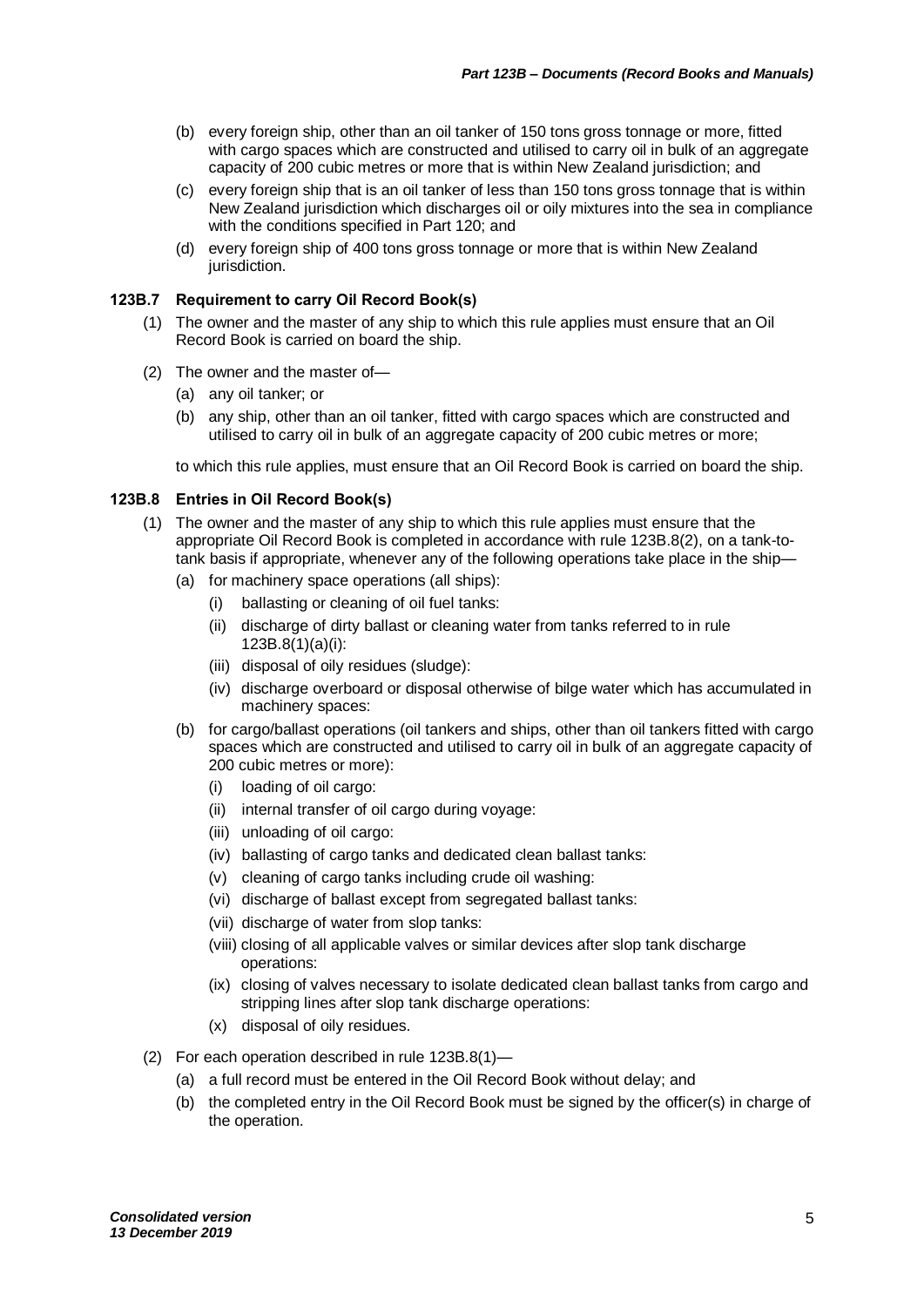- (3) The master of any ship to which this rule applies must sign each page of the ship's Oil Record Book(s) once that page is complete.
- (4) The owner and the master of any ship to which this rule applies must ensure that a statement is made in the appropriate Oil Record Book of the circumstances of, and the reasons for—
	- (a) any discharge into the sea of oil for the purpose of securing the safety of a ship or saving life at sea; and
	- (b) any escape into the sea of oil resulting from damage to the ship or its equipment or resulting from any accidental or other exceptional occurrence; and
	- (c) any discharge into the sea of substances containing oil when being used for the purpose of combatting specific pollution incidents; and
	- (d) any other accidental or exceptional discharge.
- (5) If any ship to which this rule applies is engaged in international trade, the owner and the master of that ship must ensure that the entries in the Oil Record Book(s) are—
	- (a) in the national language of the state the ship is registered in; and
	- (b) in English or French.
- (6) If any ship to which this rule applies is engaged in trade that is other than international trade, the owner and the master of that ship must ensure that the entries in the Oil Record Book(s) are—
	- (a) in the national language of the state the ship is registered in; and
	- (b) in English.
- (7) The owner and the master of any ship to which this rule applies must ensure that the Oil Record Book(s) is (are)—
	- (a) available for inspection by the Director at all reasonable times; and
	- (b) kept on board the ship, except in the case of unmanned ships under tow.

#### **Oil Record Book – small New Zealand oil tankers**

#### **123B.9 Application and compliance dates**

- (1) Rules 123B.10 and 123B.11 apply to—
	- (a) every New Zealand ship that is an oil tanker of less than 150 tons gross tonnage that retains all oil on board and discharges all contaminated washings to reception facilities; and
	- (b) every warship and every other ship of the New Zealand Defence Force that is an oil tanker of less than 150 tons gross tonnage that retains all oil on board and discharges all contaminated washings to reception facilities.
- (2) *Revoked by Marine Protection Various Amendments 2010 on 1 October 2010.*

#### **123B.10 Requirement to carry Oil Record Book**

The owner and the master of any ship to which this rule applies must ensure that an Oil Record Book defined as applicable to this rule is—

- (a) in a form prescribed by the Director; and
- (b) carried on board the ship.

#### **123B.11 Entries in Oil Record Book**

- (1) The owner and the master of any oil tanker to which this rule applies must ensure that the Oil Record Book is completed in accordance with rule 123B.11(2), on a tank-to-tank basis if appropriate, whenever any of the following operations take place in the ship—
	- (a) for machinery space operations:
		- (i) ballasting or cleaning of oil fuel tanks: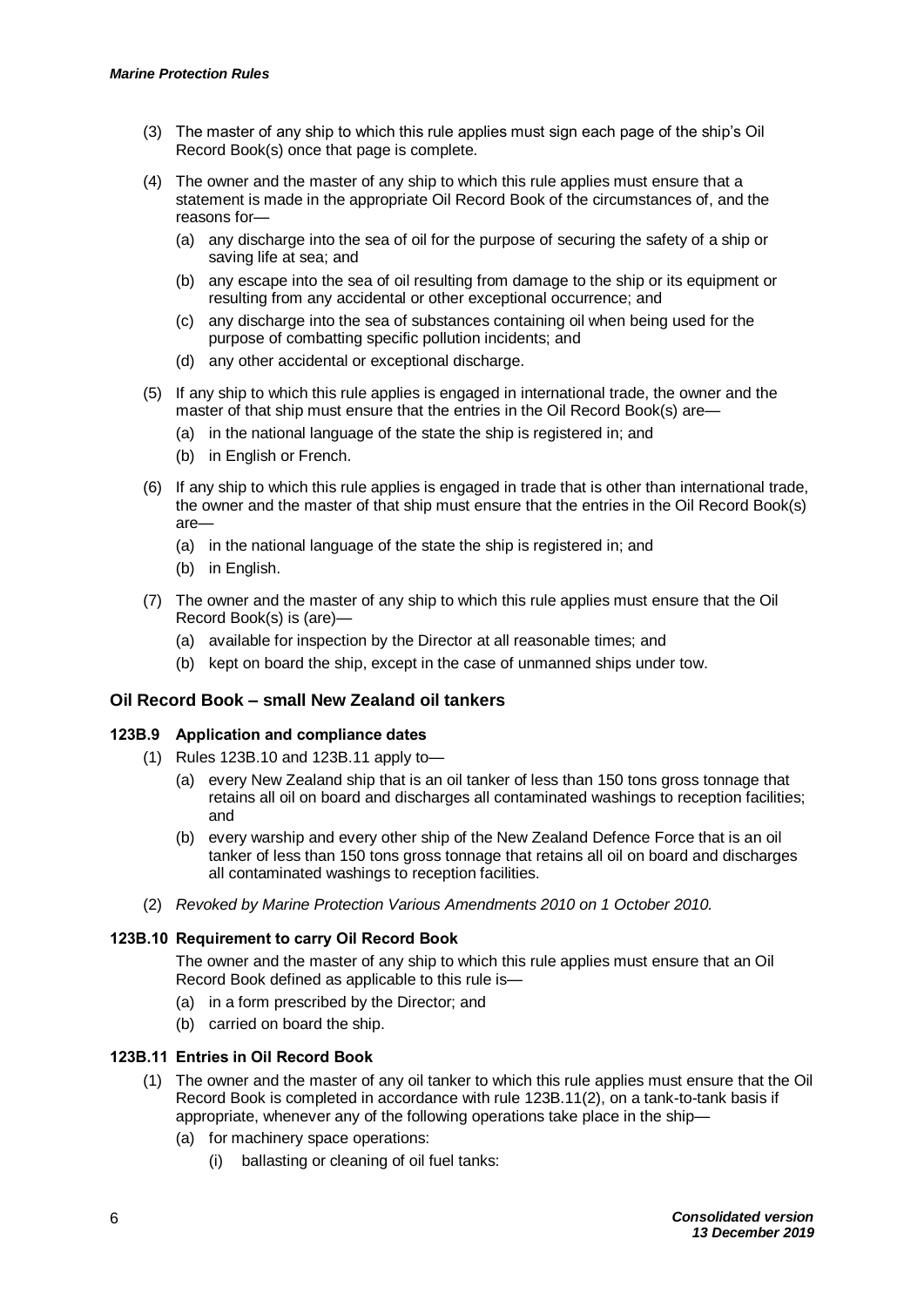- (ii) disposal of dirty ballast or cleaning water from tanks referred to in rule 123B.11(1)(a)(i):
- (iii) disposal of oily residues (sludge):
- (iv) disposal of bilge water which has accumulated in machinery spaces; and
- (b) for cargo/ballast operations:
	- (i) loading of oil cargo:
	- (ii) internal transfer of oil cargo during voyage:
	- (iii) unloading of oil cargo:
	- (iv) ballasting of cargo tanks:
	- (v) cleaning of cargo tanks:
	- (vi) discharge of dirty ballast or cleaning water from cargo tanks:
	- (vii) disposal of oily residues.
- (2) For each operation described in rule 123B.11(1)—
	- (a) a full record must be entered in the Oil Record Book without delay; and
	- (b) the completed entry in the Oil Record Book must be signed by the officer(s) in charge of the operation; and
	- (c) if the ship is in polar waters, that operation in polar waters must be taken into account in the Oil Record Book in accordance with paragraph 1.1.4 of Chapter 1 of the Polar Code.
- (3) The master of any ship to which this rule applies must sign each page of the ship's Oil Record Book(s) once that page is completed.
- (4) The owner and the master of any oil tanker to which this rule applies must ensure that a statement is made in the Oil Record Book of the circumstances of, and the reasons for—
	- (a) any discharge into the sea of oil for the purpose of securing the safety of a ship or saving life at sea; and
	- (b) any escape into the sea of oil resulting from damage to the ship or its equipment or resulting from any accidental or other exceptional occurrence; and
	- (c) any discharge into the sea of substances containing oil when being used for the purpose of combating specific pollution incidents; and
	- (d) any other accidental or exceptional discharge.
- (5) The owner and the master of any oil tanker to which this rule applies must ensure that the Oil Record Book is—
	- (a) available for inspection by the Director and the port state authority at all reasonable times; and
	- (b) kept on board the ship, except in the case of unmanned ships under tow.
- (6) The Oil Record Book required by rule 123B.10 must be preserved by the owner of the ship for a period of three years after the last entry has been made.

#### **Oil Record Book – small foreign oil tankers**

#### **123B.12 Application**

Rules 123B.13 and 123B.14 apply to every foreign ship that is within New Zealand jurisdiction, that is an oil tanker of less than 150 tons gross tonnage that retains all oil on board and discharges all contaminated washings to reception facilities.

#### **123B.13 Requirement to carry oil record book**

The owner and the master of any oil tanker to which this rule applies must ensure that there is carried on board the ship an oil record book detailing machinery space and cargo/ballast operations—

(a) in the form required by the administration of the flag state; or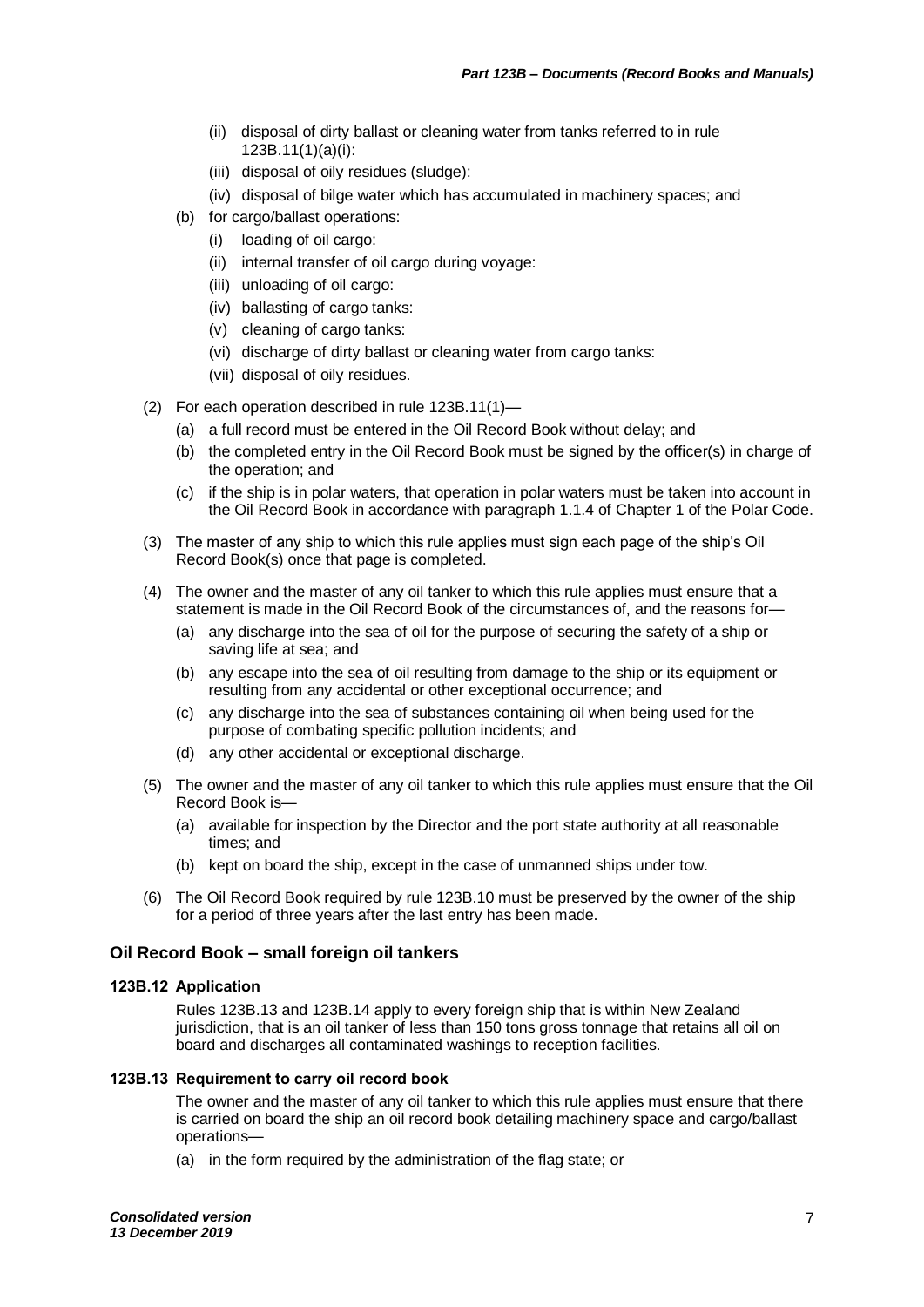(b) in any other form acceptable to the Director.

#### **123B.14 Entries in oil record book**

- (1) The owner and the master of any oil tanker to which this rule applies must ensure that the oil record book is completed in accordance with rule 123B.14(2), on a tank-to-tank basis if appropriate, whenever any of the following operations take place in the ship—
	- (a) for machinery space operations:
		- (i) ballasting or cleaning of oil fuel tanks:
		- (ii) disposal of dirty ballast or cleaning water from tanks referred to in rule 123B.14(1)(a)(i):
		- (iii) disposal of oily residues (sludge):
		- (iv) disposal of bilge water which has accumulated in machinery spaces; and
	- (b) for cargo/ballast operations:
		- (i) loading of oil cargo:
		- (ii) internal transfer of oil cargo during voyage:
		- (iii) unloading of oil cargo:
		- (iv) ballasting of cargo tanks:
		- (v) cleaning of cargo tanks:
		- (vi) discharge of dirty ballast or cleaning water from cargo tanks:
		- (vii) disposal of oily residues.
- (2) For each operation described in rule 123B.14(1)—
	- (a) a full record must be entered in the oil record book without delay; and
	- (b) the completed entry in the oil record book must be signed by the officer(s) in charge of the operation.
- (3) The master of any ship to which this rule applies must sign each page of the ship's oil record book once that page is complete.
- (4) *Revoked by Marine Protection Various Amendments 2010 on 1 October 2010.*
- (5) If any oil tanker to which this rule applies is engaged in international trade, the owner and the master of that ship must ensure that the entries in the oil record book are—
	- (a) in the national language of the state the ship is registered in; and
	- (b) in English or French.
- (6) If any ship to which this rule applies is engaged in trade that is other than international trade, the owner and the master of that ship must ensure that the entries in the oil record book are—
	- (a) in the national language of the state the ship is registered in; and
	- (b) in English.
- (7) The owner and the master of any oil tanker to which this rule applies must ensure that the oil record book is—
	- (a) available for inspection by the Director at all reasonable times; and
	- (b) kept on board the ship, except in the case of unmanned ships under tow.

#### **Manuals – New Zealand ships**

#### **123B.15 Application and compliance dates**

- (1) Rule 123B.16 applies to—
	- (a) every New Zealand ship that is an oil tanker permitted by Part 121A to operate with dedicated clean ballast tanks; and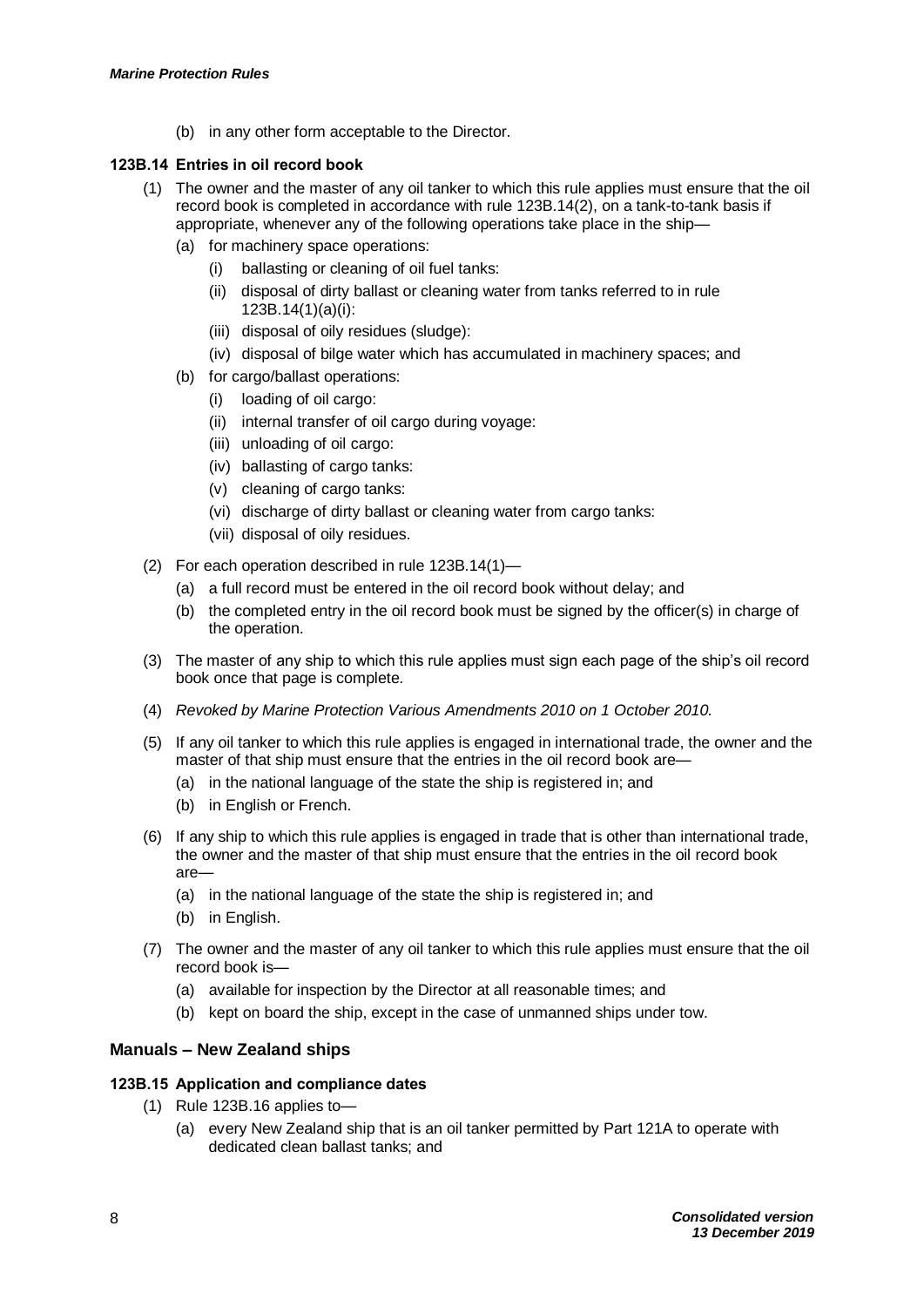- (b) every warship and every other ship of the New Zealand Defence Force that is an oil tanker permitted by Part 121A to operate with dedicated clean ballast tanks.
- (2) Rule 123B.17 applies to—
	- (a) every New Zealand ship that is an oil tanker required by Part 122 to be fitted with a crude oil washing system; and
	- (b) every warship and every other ship of the New Zealand Defence Force that is an oil tanker required by Part 122 to be fitted with a crude oil washing system.
- (3) Rule 123B.18 applies to—
	- (a) every New Zealand ship that is an oil tanker required by Part 122 to be fitted with an oil discharge monitoring and control system; and
	- (b) every New Zealand ship, other than an oil tanker, fitted with cargo spaces which are constructed and utilised to carry oil in bulk of an aggregate capacity of 200 cubic metres or more required by Part 122 to be fitted with an oil discharge monitoring and control system; and
	- (c) every warship and every other ship of the New Zealand Defence Force that is an oil tanker required by Part 122 to be fitted with an oil discharge monitoring and control system; and
	- (d) every warship and every other ship of the New Zealand Defence Force, other than an oil tanker, fitted with cargo spaces which are constructed and utilised to carry oil in bulk of an aggregate capacity of 200 cubic metres or more required by Part 122 to be fitted with an oil discharge monitoring and control system.
- (4) (a) Subject to rule 123B.15(4)(b), compliance with rules 123B.16 to 123B.18 inclusive is not required until six months after the date on which Part 123B enters into force.
	- (b) In respect of any ship referred to in rule 123B.15 which does not make an international voyage compliance with rules 123B.16 to 123B.18 inclusive is not required until twenty four months after the date on which Part 123B enters into force.

#### **123B.16 Operation Manual – dedicated clean ballast tanks**

- (1) The owner and the master of any ship to which this rule applies must ensure that there is a Dedicated Clean Ballast Tank Operation Manual detailing the system and specifying operational procedures for the ship which—
	- (a) contains all the information set out in the revised Specification for Oil Tankers with Dedicated Clean Ballast Tanks adopted by the International Maritime Organization by resolution A.495(XII), as amended by that organisation from time to time; and
	- (b) meets all the requirements for the form and content of a Dedicated Clean Ballast Tank Operation Manual adopted by the International Maritime Organization by resolution A.495(XII), as amended by that organisation from time to time; and
	- (c) is approved in accordance with rules 123B.16(2) to 123B.16(5) inclusive; and
	- (d) is carried on board the ship at all times.
- (1A) If the ship is in polar waters, that operation in polar waters must be taken into account in the Dedicated Clean Ballast Tank Operation Manual in accordance with paragraph 1.1.4 of Chapter 1 of the Polar Code.
- (2) The owner of a ship to which this rule applies must make application to the Director for approval of the ship's Dedicated Clean Ballast Tank Operation Manual.
- (3) Subject to rule 123B.16(4), the Director must give approval in writing to a ship's Dedicated Clean Ballast Tank Operation Manual which—
	- (a) is, in the Director's opinion, appropriate for that ship; and
	- (b) contains all the information set out in the revised *Specifications for Oil Tankers with Dedicated Clean Ballast Tanks* adopted by the International Maritime Organization by resolution A.495(XII) as amended by that organisation from time to time; and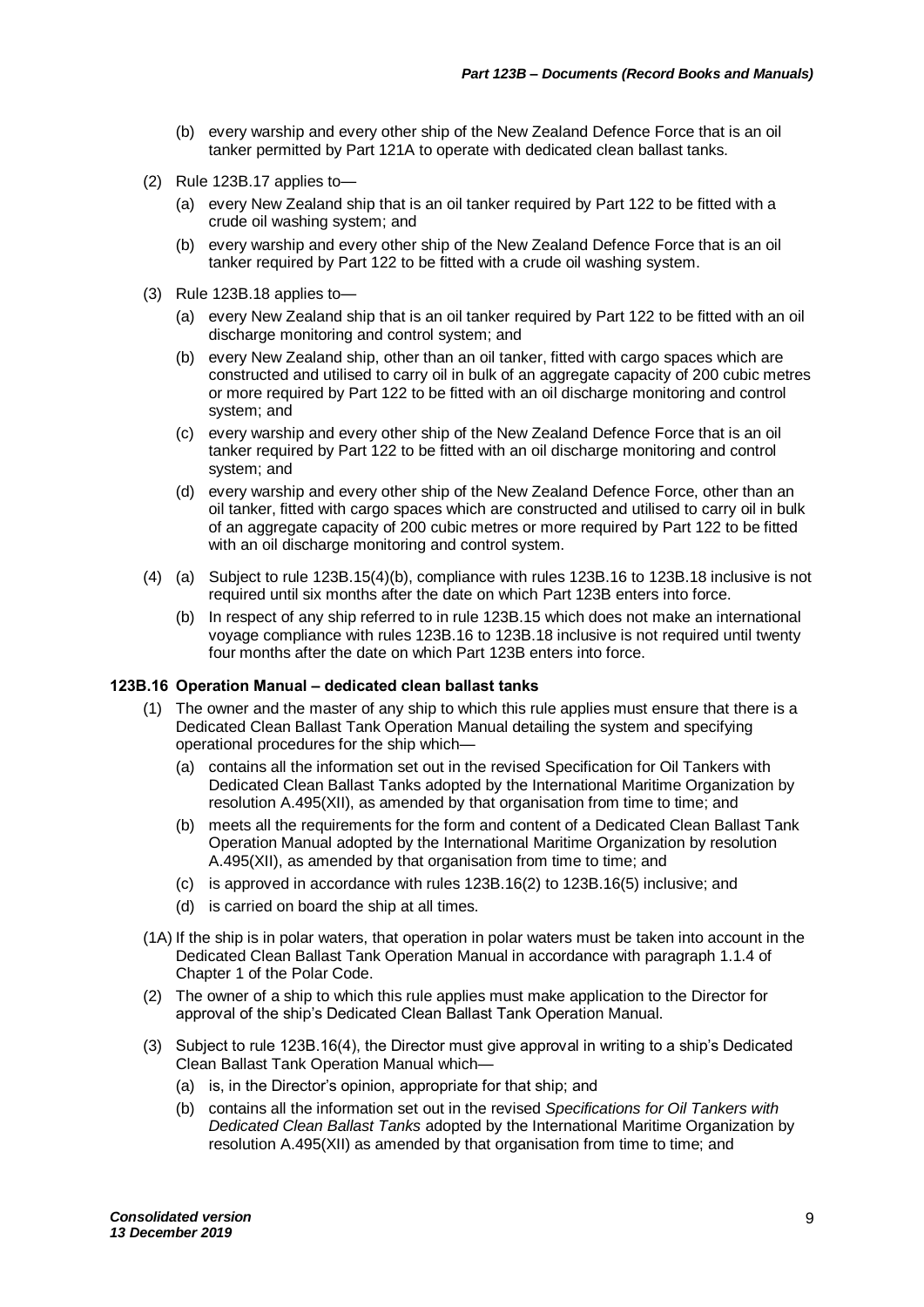- (c) meets all the requirements for the form and content of a Dedicated Clean Ballast Tank Operation Manual adopted by the International Maritime Organization by resolution A.495(XII), as amended by that organisation from time to time.
- (4) The Director may require the owner of a ship to which this rule applies to include or omit from the Dedicated Clean Ballast Tank Operation Manual submitted for approval such information as the Director may reasonably specify.
- (5) The Dedicated Clean Ballast Tank Operation Manual must be revised and re-submitted to the Director by the owner of the ship for a new approval whenever an alteration affecting the dedicated clean ballast tank system is made to the ship.
- (6) Whenever a Dedicated Clean Ballast Tank Operation Manual is re-submitted to the Director under rule 123B.16(5), the provisions of rules 123B.16(2) to 123B.16(4) inclusive shall apply.
- (7) The issue of a new Dedicated Clean Ballast Tank Operation Manual approval by the Director automatically replaces the ship's former Dedicated Clean Ballast Tank Operation Manual approval(s).

#### **123B.17 Operations and Equipment Manual – crude oil washing**

- (1) The owner and the master of any ship to which this rule applies must ensure that there is an Operations and Equipment Manual detailing the system and equipment and specifying operational procedures for the ship that—
	- (a) contains all the information set out in the revised Specification for the design, operation and control of crude oil washing systems adopted by the International Maritime Organization by resolution A.446(XI) and amended by resolution A.497(XII) and as further amended by resolution A.897(21); and
	- (b) meets all the requirements for the form and content of an Operations and Equipment Manual adopted by the International Maritime Organization by resolution A.446(XI), and amended by resolution A.497(XII) and as further amended by resolution A.897(21); and
	- (c) is approved in accordance with rules 123B.17(2) to 123B.17(5) inclusive; and
	- (d) is carried on board the ship at all times.
- (1A) If the ship is in polar waters, that operation in polar waters must be taken into account in the Operations and Equipment Manual in accordance with paragraph 1.1.4 of Chapter 1 of the Polar Code.
- (2) The owner of a ship to which this rule applies must make application to the Director for approval of the ship's Operations and Equipment Manual.
- (3) Subject to rule 123B.17(4), the Director must give approval in writing to a ship's Operations and Equipment Manual which—
	- (a) is, in the Director's opinion, appropriate for that ship; and
	- (b) contains all the information set out in the revised Specification for the design, operation and control of crude oil washing systems adopted by the International Maritime Organization by resolution A.446(XI) and amended by resolution A.497(XII) and as further amended by resolution A.897(21).
	- (c) meets all the requirements for the form and content of an Operations and Equipment Manual adopted by the International Maritime Organization by resolution A.446(XI), and amended by resolution A.497(XII) and as further amended by resolution A.897(21).
- (4) The Director may require the owner of a ship to which this rule applies to include or omit from the Operations and Equipment Manual submitted for approval such information as the Director may reasonably specify.
- (5) The Operations and Equipment Manual must be revised and re-submitted to the Director by the owner of the ship for a new approval whenever an alteration affecting the crude oil washing system is made to the ship.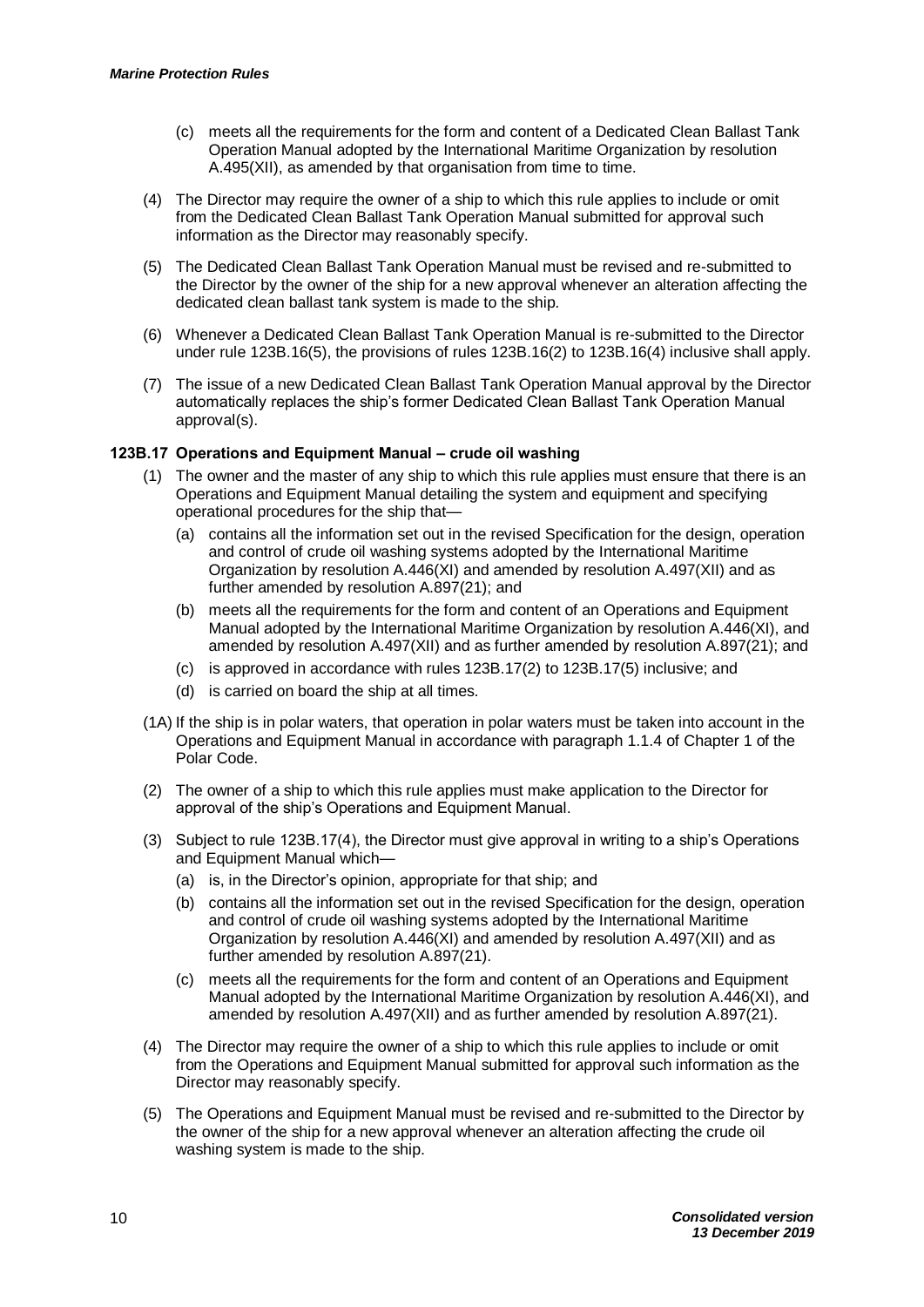- (6) Whenever an Operations and Equipment Manual is re-submitted to the Director under rule 123B.17(5), the provisions of rules 123B.17(2) to 123B.17(4) inclusive shall apply.
- (7) The issue of a new Operations and Equipment Manual approval by the Director automatically replaces the ship's former Operations and Equipment Manual approval(s).

#### **123B.18 Operations Manual – oil discharge and monitoring**

- (1) The owner and the master of any ship to which this rule applies must ensure that there is an Operations Manual for the operation of the oil discharge monitoring and control system for the ship which—
	- (a) contains all the information set out in the *Guidelines and Specifications for Oil Discharge Monitoring and Control Systems for Oil Tankers* adopted by the International Maritime Organization in resolution A.586(14), or the Revised Guidelines and specifications for oil discharge and monitoring and control systems for oil tankers adopted by the Organization by resolution MEPC.108(49) as applicable; and
	- (b) contains instructions covering manual as well as automatic operations intended to ensure that at no time shall oil be discharged except in compliance with the conditions specified in Part 120; and
	- (c) is approved in accordance with rules 123B.18(2) to 123B.18(5) inclusive; and
	- (d) is carried on board the ship at all times.
- (1A) If the ship is in polar waters, that operation in polar waters must be taken into account in the Operations Manual in accordance with paragraph 1.1.4 of Chapter 1 of the Polar Code.
- (2) The owner of a ship to which this rule applies must make application to the Director for approval of the ship's Operations Manual.
- (3) Subject to rule 123B.18(4), the Director must give approval in writing to a ship's Operations Manual which—
	- (a) is, in the Director's opinion, appropriate for that ship; and
	- (b) contains all the information set out in the *Guidelines and Specifications for Oil Discharge Monitoring and Control Systems for Oil Tankers* adopted by the International Maritime Organization in resolution A.586(14), or the Revised Guidelines and specifications for oil discharge and monitoring and control systems for oil tankers adopted by the Organization by resolution MEPC.108(49) as applicable; and
	- (c) contains instructions covering manual as well as automatic operations intended to ensure that oil is at no time discharged except in compliance with the conditions specified in Part 120.
- (4) The Director may require the owner of a ship to which this rule applies to include or omit from the Operations Manual submitted for approval such information as the Director may reasonably specify.
- (5) The Operations Manual must be revised and re-submitted to the Director by the owner of the ship for a new approval whenever an alteration affecting the oil discharge monitoring and control system is made to the ship.
- (6) Whenever an Operations Manual is re-submitted to the Director under rule 123B.18(5), the provisions of rules 123B.18(2) to 123B.18(4) inclusive shall apply.
- (7) The issue of a new Operations Manual approval by the Director automatically replaces the ship's former Operations Manual approval(s).

#### **Manuals – foreign ships**

#### **123B.19 Operation Manual – dedicated clean ballast tanks**

The owner and the master of any foreign ship that is an oil tanker operating with dedicated clean ballast tanks and that is within New Zealand jurisdiction must ensure that—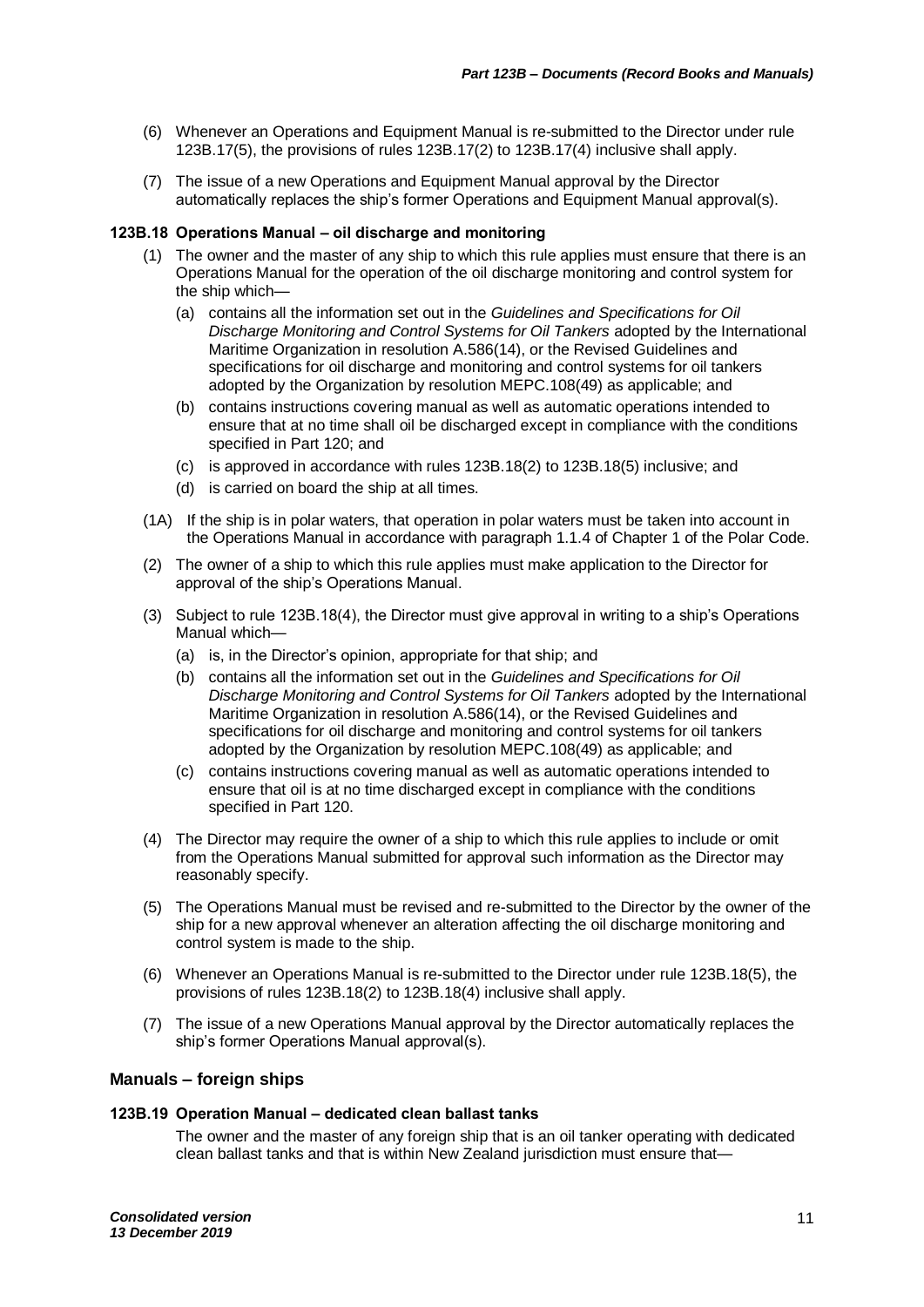- (a) if the ship is registered in a state party to MARPOL, there is carried on board the ship a Dedicated Clean Ballast Tank Operation Manual for the ship approved by the administration of the state the ship is registered in; or
- (b) if the ship is registered in a state which is not party to MARPOL, there is carried on board the ship a manual for the ship:
	- containing all the information set out in the revised Specification for Oil Tankers with Dedicated Clean Ballast Tanks adopted by the adopted by the International Maritime Organization by resolution A.495(XII), as amended by that organisation from time to time; and
	- (ii) meeting all the requirements for the form and content of a Dedicated Clean Ballast Tank Operation Manual adopted by the International Maritime Organization by resolution A.495(XII) as amended by that organisation from time to time.

#### **123B.20 Operations and Equipment Manual – crude oil washing**

The owner and the master of any foreign ship that is an oil tanker that has a crude oil washing system and that is within New Zealand jurisdiction must ensure that-

- (a) if the ship is registered in a state party to MARPOL, there is carried on board the ship an Operations and Equipment Manual for the ship approved by the administration of the state the ship is registered in; or
- (b) if the ship is registered in a state which is not party to MARPOL, there is carried on board the ship a manual for the ship:
	- (i) containing all the information set out in the revised Specification for the design, operation and control of crude oil washing systems adopted by the International Maritime Organization by resolution A.446(XI) and amended by resolution A.497(XII) and as further amended by resolution A.897(21).
	- (ii) meeting all the requirements for the form and content of an Operations and Equipment Manual adopted by the International Maritime Organization by resolution A.446(XI), and amended by resolution A.497(XII) and as further amended by resolution A.897(21).

#### **123B.21 Operations Manual – oil discharge and monitoring**

- (1) Rule 123B.21(2) applies to any foreign ship that is—
	- (a) an oil tanker; or
	- (b) a ship, other than an oil tanker, fitted with cargo spaces which are constructed and utilised to carry oil in bulk of an aggregate capacity of 200 cubic metres or more;

which has an oil discharge monitoring and control system and that is within New Zealand jurisdiction.

- (2) The owner and the master of any ship to which this rule applies must ensure that—
	- (a) if the ship is registered in a state party to MARPOL, there is carried on board the ship a manual, for the operation of the ship's oil discharge monitoring and control system, approved by the administration of the state the ship is registered in; or
	- (b) if the ship is registered in a state which is not party to MARPOL, there is carried on board the ship a manual for the ship:
		- (i) contains all the information set out in the *Guidelines and Specifications for Oil Discharge Monitoring and Control Systems for Oil Tankers* adopted by the International Maritime Organization in resolution A.586(14), or the Revised Guidelines and specifications for oil discharge and monitoring and control systems for oil tankers adopted by the Organization by resolution MEPC.108(49) as applicable; and
		- (ii) containing instructions covering both manual and automatic operations and all other matters required to ensure that at no time oil or oily mixtures are discharged into the sea except in compliance with the conditions specified in Annex I of MARPOL.